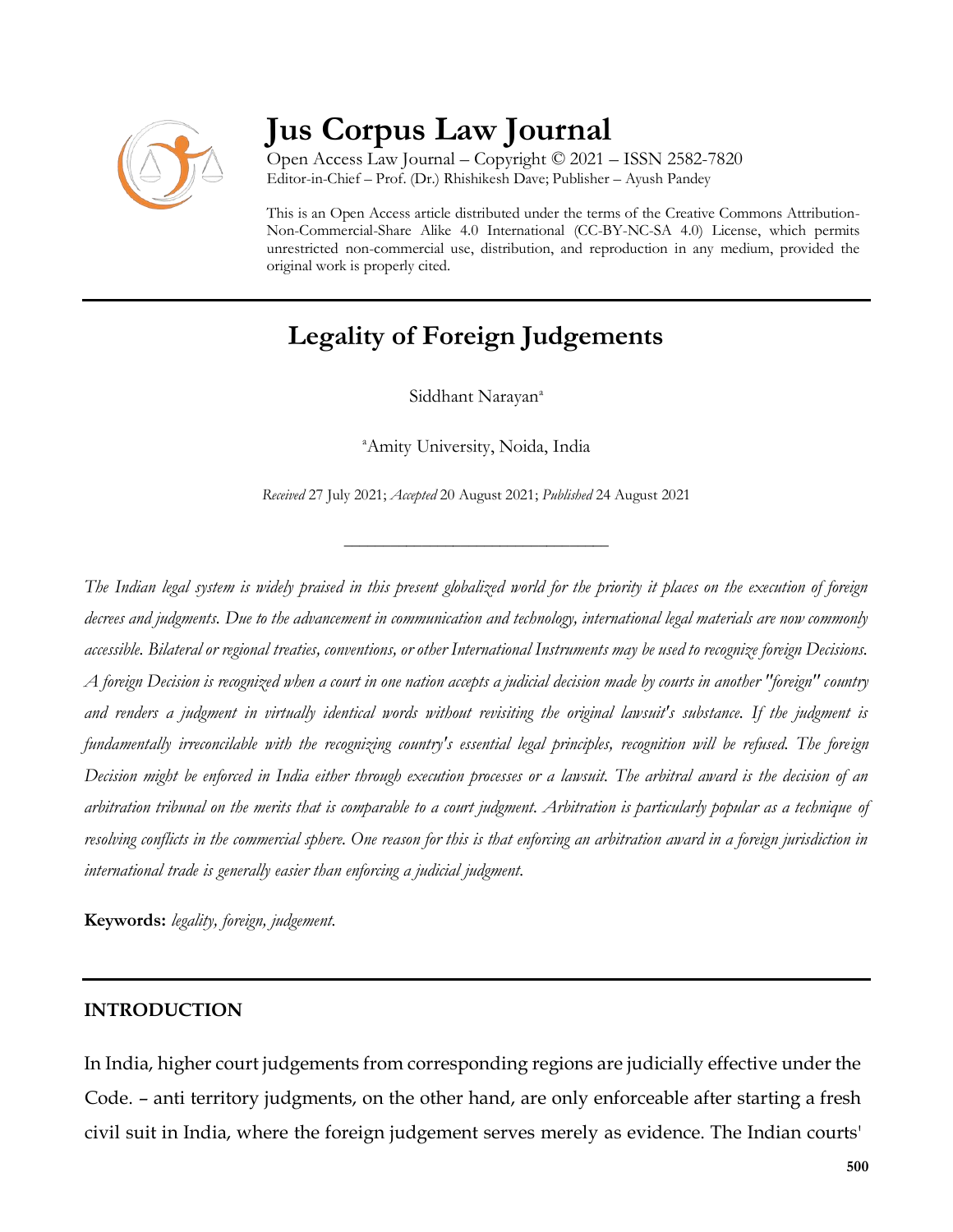respect for judgements from reciprocating territories is due to the existence of international agreements with those territories, which are founded on the customary international law principle of "pacta sunt servanda." Foreign decisions issued by the supreme court in reciprocating territories are enforceable in India in the same way that a local district court judgement is. As a result, an appeal process such rulings exists in the same way that a right to appeal an Indian court verdict does. Once affirmed, the judgement will comply with Section 51 of the Code,<sup>1</sup> which allows the court to order measures such as connection and sale of the estate, belonging without sale, or distribution of specifically decreed estate, as well as arrest (if necessary) in order to implement a verdict. The many obstacles that are confronted in the enforcement of arbitral awards, which are key features of arbitral awards, are also discussed in this paper.<sup>2</sup> The Arbitration and Conciliation Act<sup>3</sup> governs the enforcement of arbitral awards. Even after many pieces of law have been passed in this area, enforcing foreign arbitral judgments remains a difficult task. As a result, this paper goes over a few of the obstacles that make administering foreign awards in India difficult. It also depicts the impact of public policy on foreign awards.

There are no states in India that have a separate legal framework for the recognition and enforcement of foreign decisions. The Code,<sup>4</sup> as the central statute is applied uniformly across the country. The purpose of this paper is "to investigate the binding effect of foreign Decisions, that is the decisions issued by foreign courts, as well as the scope & object of section 13 of the Civil procedure code".<sup>5</sup> The research also explains the circumstances in which foreign court rulings produce the principle of res judicata. A person may overtly or implicitly submit to the jurisdiction of a foreign court. As a result of the parties' consensual submission, foreign tribunals are considered internationally competent. The same is true since a party cannot change his mind after a judgement is rendered against him. A foreign judiciary's judgement is executed under the basis that once a foreign national court has decided on a claim, a legal

<sup>1</sup> Code of Civil Procedure 1908, s 51

<sup>2</sup> *Ibid*

<sup>3</sup> Arbitration and Conciliation Act 1996

<sup>4</sup> Code (n 1)

<sup>5</sup> Code of Civil Procedure 1908, s 13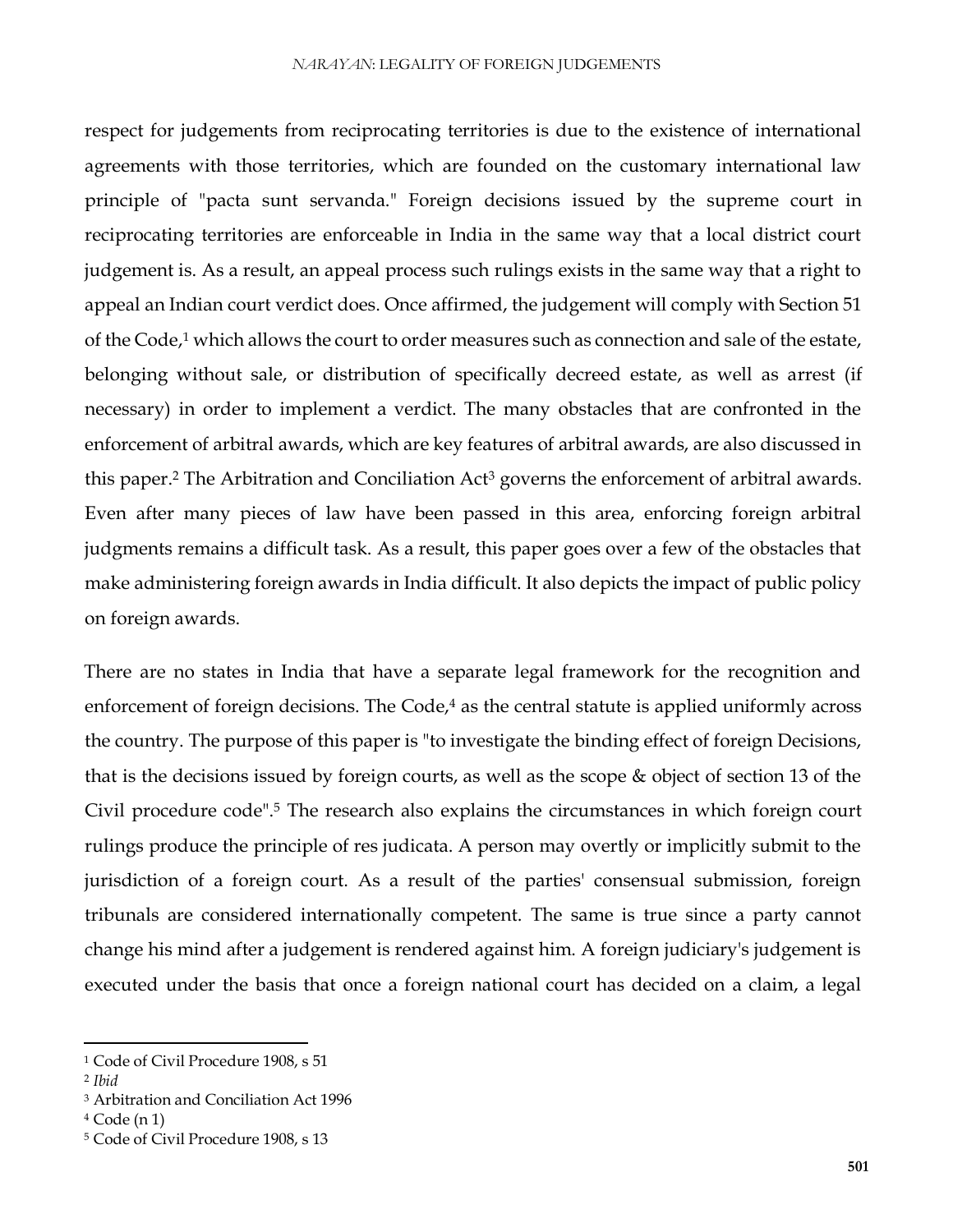responsibility to fulfill that claim emerges in the nation where even the judgement is to be implemented.<sup>6</sup> Although each state's norms of international law differ in many ways, certain rules are acknowledged as common to civilized jurisdictions by the community of nations. These common principles have been established as part of each state's judicial system to handle issues containing a foreign element and to execute foreign court decisions or as a result of global agreements. This acknowledgement is given not out of courtesy but because of the fundamental principles of justice, equity, and good faith. An understanding of analogous authority international law would be a helpful guide in developing our concepts of fairness and public policy. Within our borders, we are a sovereign country, yet "taking account of foreign law is not a derogation of sovereignty."

#### **FOREIGN JUDGEMENT**

A foreign court is one that is neither established nor maintained by the Indian government and is located outside of India. A foreign decision is one that is made by a court in another country. To put it another way, a foreign Decision is a judgement rendered by a foreign court in a case before it. "As a result, judgements issued by courts in the United Kingdom, Germany, France, the United States, and elsewhere are regarded as foreign Decisions. A decision issued before India's division by a court with legal boundaries over the region that has since become part of Pakistan will be regarded as a foreign decree. On the basis that the foreign Decision has indeed been tried and determined by a court of the competent jurisdiction, a legal responsibility to settle that obligation emerges. Although each state's fundamentals of private international law will differ, the committee of countries has recognized some rules as universally applicable to civilized countries. Such common rule is based on a careful examination of each state's judicial procedures for adjudicating issues containing a foreign element and enforcing foreign court judgments in specific matters, as required by international agreements. It is well established in private international law that since a foreign court has jurisdiction in the international term, the verdict rendered by that court would not be recognized/executed in India. One of most significant factors to evaluate is the court's jurisdictional competency, or geographical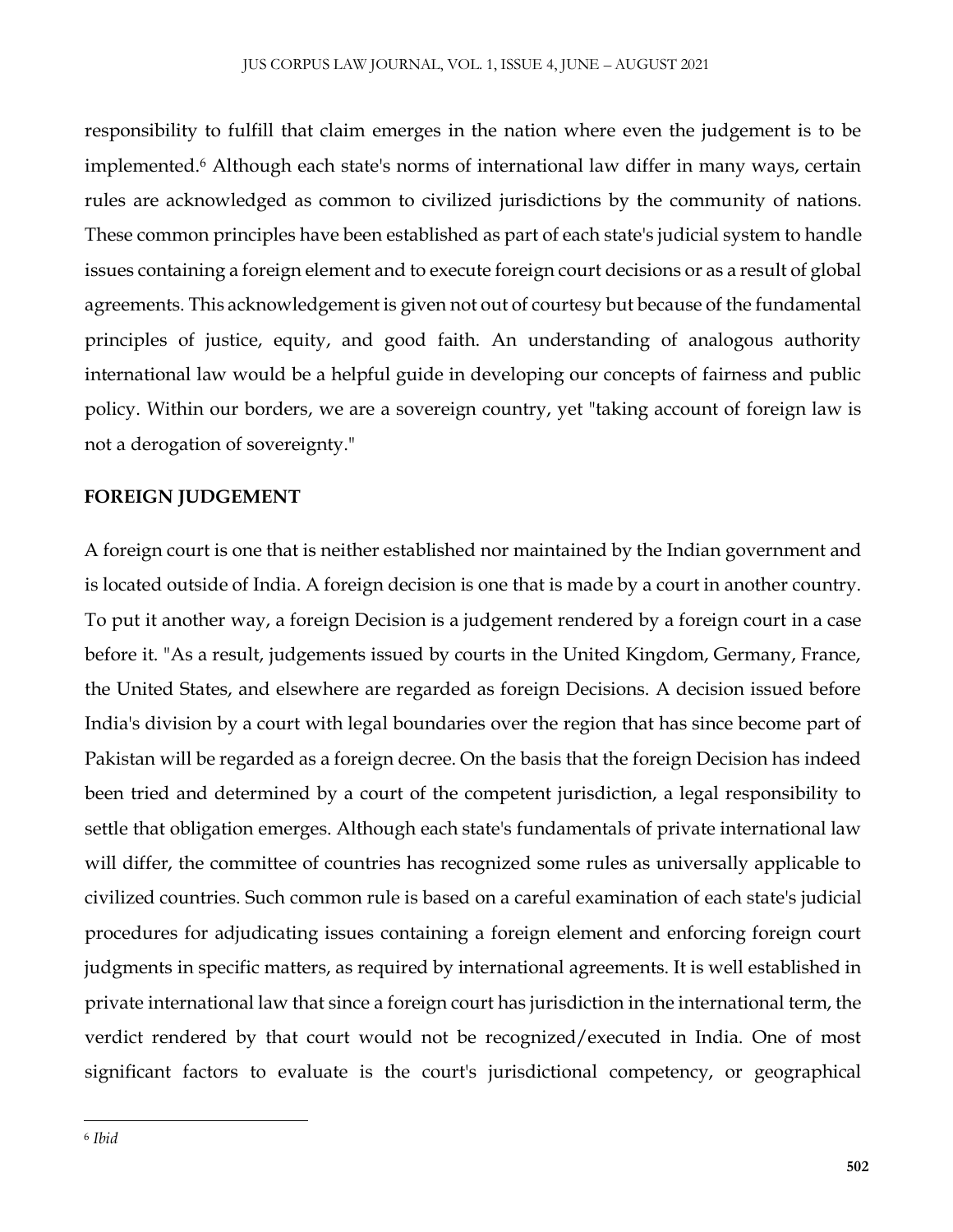competence over the topic area and the defendant". The judiciary in this nation<sup>7</sup> does not consider its competence/jurisdiction to be relevant in any way. In India, the legislation governing foreign Decisions is clear and lays out a straightforward mechanism for enforcing them.<sup>8</sup> However, there are many disagreements on how reciprocating and quasi territories should be classified; this is owing to a lack of information from other bilateral treaty parties. India carries out a variety of judgments in order to ensure that everyone is treated fairly<sup>9</sup>. "A foreign decision must have been rendered on the merits of the case in order to be considered Res Judicata."10. After taking evidence and applying his intellect to the truth or falsity of the case, a judgement is said to have been made on points. The real criteria for determining whether a decision was rendered on the merits or not is whether it was rendered as a matter of routine, as a result of the defendant's actions, or as a result of a consideration of the truth or falsehood of the claimant's complaint.<sup>11</sup> The Code's<sup>12</sup> notion of res judicata prohibits a court of competent jurisdiction from considering a case based on a matter that was already decided in a suit between the same parties. As a result, if a foreign higher court's decree contradicts a prior conclusive judgement made by a competent court in a case involving the same parties, it cannot be enforced as a domestic decree in India.<sup>13</sup> Initially, a judge will determine whether the award complied with the law's requirements. After an award has been determined to be enforceable, it can be used as a court order.<sup>14</sup> At this point, the parties should be mindful of potential roadblocks, such as frivolous complaints from the other party and stipulations requiring the parties to present the award's original or authenticated copy, as well as the underlying agreement, to the court. The Indian Law does not specifically address concerns directly related to foreign awards because there is no distinction between international arbitral awards and

<sup>7</sup> *Sankaran Govindan v Lakshmi Bharathi* (1975) 3 SCC 351

<sup>8</sup> *Ibid*

<sup>9</sup> 'Enforcement Of Foreign Judgments in India' (*Legalserviceindia.com*, 2021)

[<sup>&</sup>lt;http://www.legalserviceindia.com/legal/article-1400-enforcement-of-foreign-judgments-in-india.html>](http://www.legalserviceindia.com/legal/article-1400-enforcement-of-foreign-judgments-in-india.html) accessed 12 July 2021

<sup>10</sup> Vidyarthi A, 'Enforcement of Foreign Judgments and Decrees in India - Ipleaders' (*iPleaders*, 2021) [<https://blog.ipleaders.in/decrees-judgments-enforcement/>](https://blog.ipleaders.in/decrees-judgments-enforcement/) accessed 26 July 2021

<sup>11</sup> Enforcement (n 9)

<sup>12</sup> Civil Procedure Code 1908

<sup>13</sup> Vidyarthi (n 10)

<sup>14</sup> *Ibid*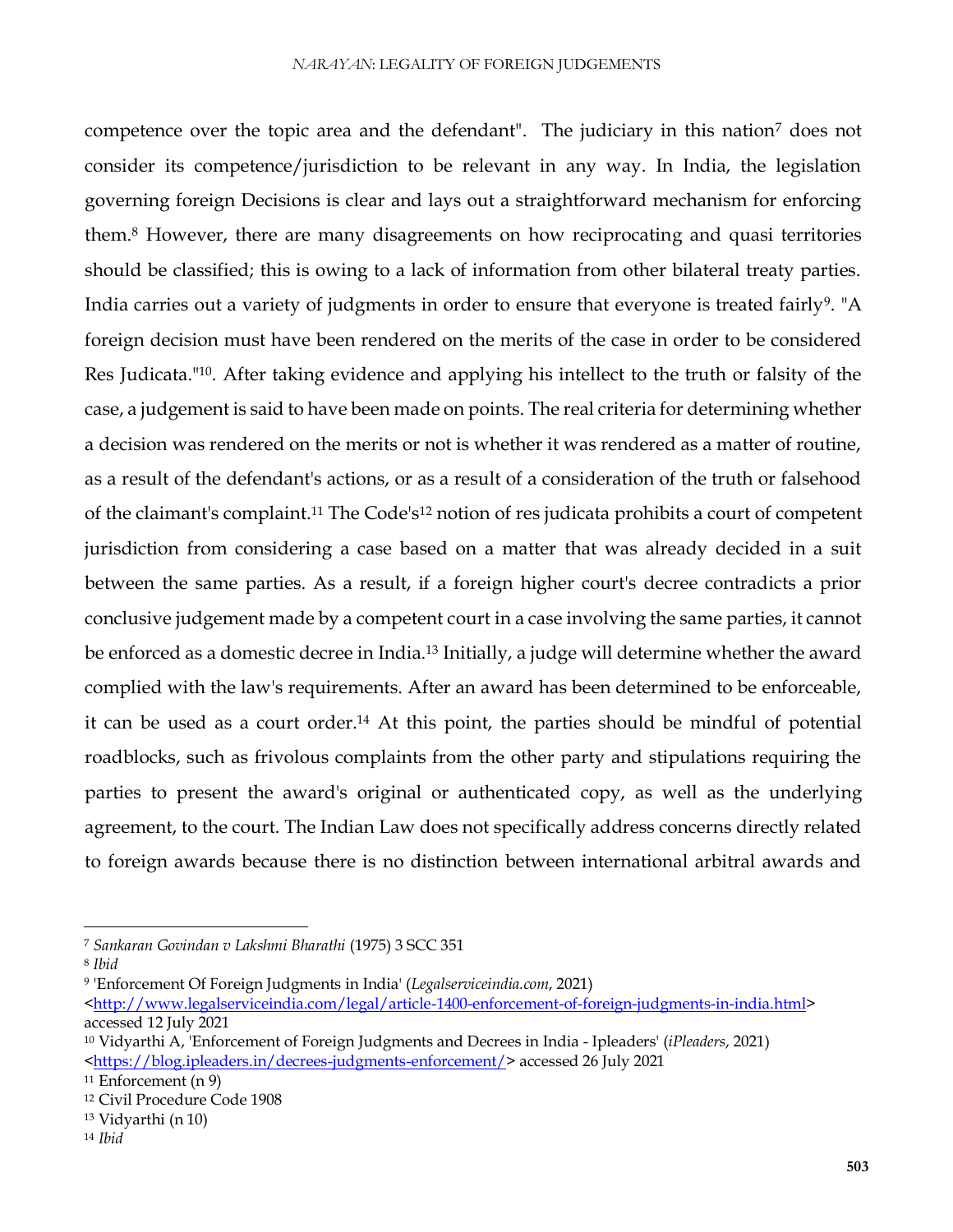court rulings.<sup>15</sup> Some changes, such as attempting to clarify traditional countries with reciprocal provisions that have yet to be specified in the official gazette, and legislation dealing directly with international arbitral awards, would help to organize the arbitral system and make India compatible with advanced legal regimes around the world. When it comes to enforcing a foreign award, there is still a lot of ambiguity.<sup>16</sup> To establish confidence among the parties who have chosen arbitration as their preferred means of ADR, a much-needed explanation is essential. The only way to stop this mistrust from spreading is to introduce legislation that addresses these loopholes. The modifications, in combination with the Supreme Court of India's judgments, are a step in the right direction. It will assist in increasing the volume of arbitration in India.

# **THE GOAL OF FOREIGN JUDGMENTS RECOGNITION**

A foreign court's decision is enforced on the assumption that once a foreign court of law has decided on a claim, the nation where the judgement is to be implemented assumes legal responsibility for fulfilling that claim. Although each county's norms of international law differ in many ways, several rules are acknowledged as universal to civilized countries by the community of nations.<sup>17</sup> These basic principles have been implemented as part of each state's judicial system to deal with foreign-related issues and to enforce international court judgments or as a result of international accords. This acknowledgment is made not out of courtesy but out of adherence to the fundamental ideals of justice, fairness, and good faith. Understanding similar authority foreign legislation can aid in the development of our conceptions of fairness and policymaking. We are a sovereign state within our boundaries, yet following international law does not jeopardise our independence.<sup>18</sup>

<sup>15</sup> Enforcement (n 9)

<sup>16</sup> *Ibid*

<sup>17</sup> Vidyarthi (n 10)

<sup>18</sup> *Ibid*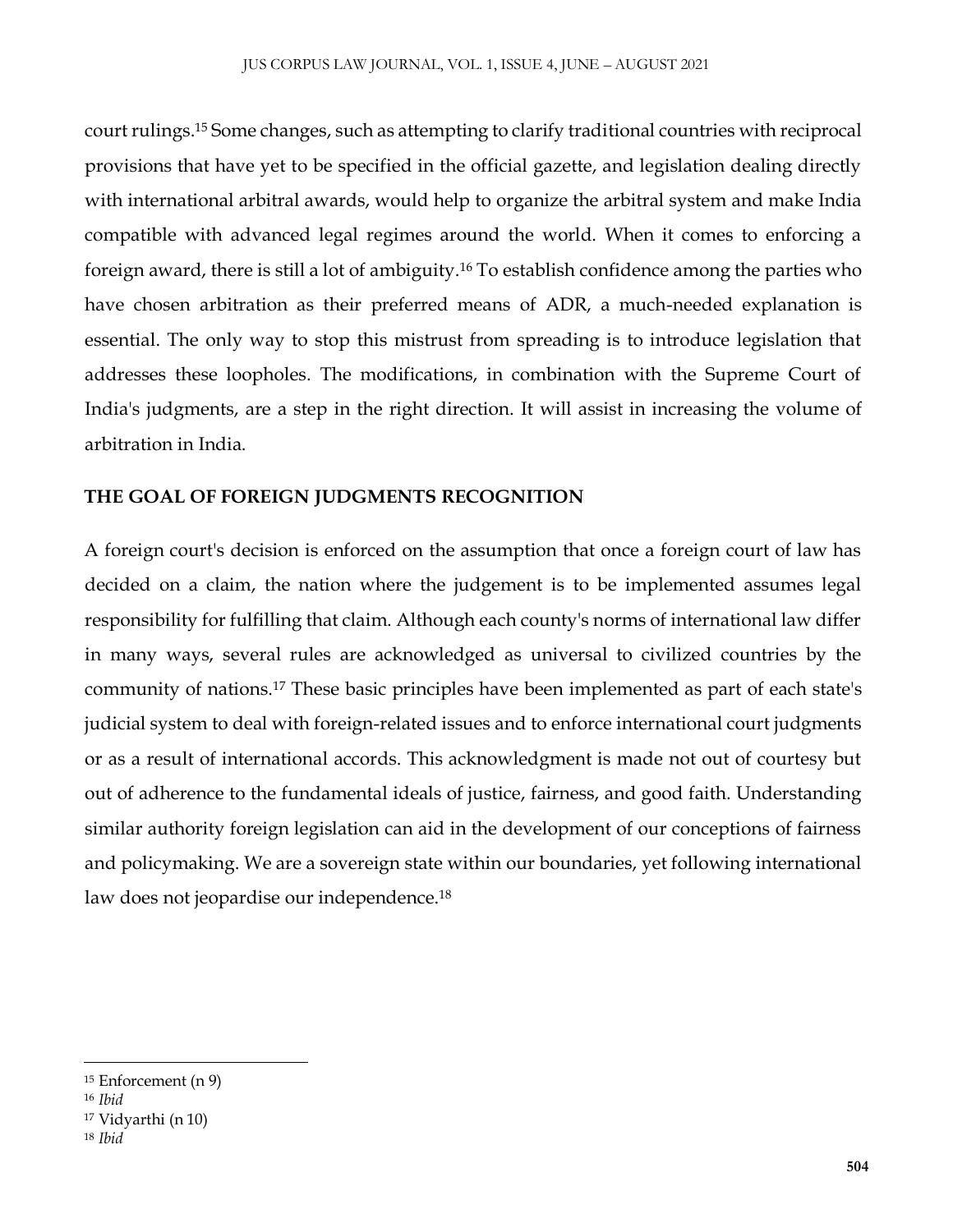#### **FOREIGN DECISIONS STRONG INFLUENCE ON THE INDIAN JUDICIARY**

It is important to note right away that judicial judgments might be considered powerful and convincing. Judiciary must obey an authoritative decision whether they agree with it or not. A convincing argument, on the other hand, is one that the judges are under no duty to adopt but will consider and give the weight it appears to deserve. Foreign verdicts are included in this category.19. Although there is no legal principle prohibiting a legislative Body from referring to foreign judgments, the law itself requires that this practice be done with precaution and that organizational parallels be thoroughly examined before applying a foreign Court's decision to a domestic subject.<sup>20</sup> It has been noted that legal systems in several countries, particularly those with a common-law pedigree, often borrow ideas and rules from one another. India is no exception to this pattern. There have been numerous occasions in which Indian courts have leaned on foreign court judgments.

#### **RELIANCE'S POTENTIAL CAUSES**

 $\overline{a}$ 

The fundamental reason for this dependence is the similarity of Indian law to that of other countries, "such as Britain, the United States of America, Canada, and others, whose legal decisions are frequently cited by Indian judiciary." This aspect exists as a result of the fact that most Indian laws were inherited from such countries, but India modified them slightly. Another aspect is that legal education is becoming increasingly internationalized. For example, "law top schools in European countries are rapidly attracting students from throughout the world, particularly for graduate and academic projects." The variety in the classrooms encourages the pull of ideas among students from various jurisdictions.<sup>21</sup>

Whenever learners who have received an overseas education enter the bar & judiciary of their home country, they carry the ideas they learned during their training with them.

<sup>19</sup> Burhan Majid, 'Persuasive Role of Foreign Judgements: An Indian Context' (*Jklaws. in*, 2021) [<https://www.jklaws.in/admin\\_panel/files/9201711035450.pdf>](https://www.jklaws.in/admin_panel/files/9201711035450.pdf) accessed 11 July 2021 <sup>20</sup> *Ibid*

<sup>21</sup> J Jose & S Maniar, 'Enforcement Of Foreign Judgments and Decrees In India - Litigation, Mediation & Arbitration - India' (Mondaq.com, 2021) [<https://www.mondaq.com/india/trials-appeals](https://www.mondaq.com/india/trials-appeals-compensation/434962/enforcement-of-foreign-judgments-and-decrees-in-india)[compensation/434962/enforcement-of-foreign-judgments-and-decrees-in-india>](https://www.mondaq.com/india/trials-appeals-compensation/434962/enforcement-of-foreign-judgments-and-decrees-in-india) accessed 11 July 2021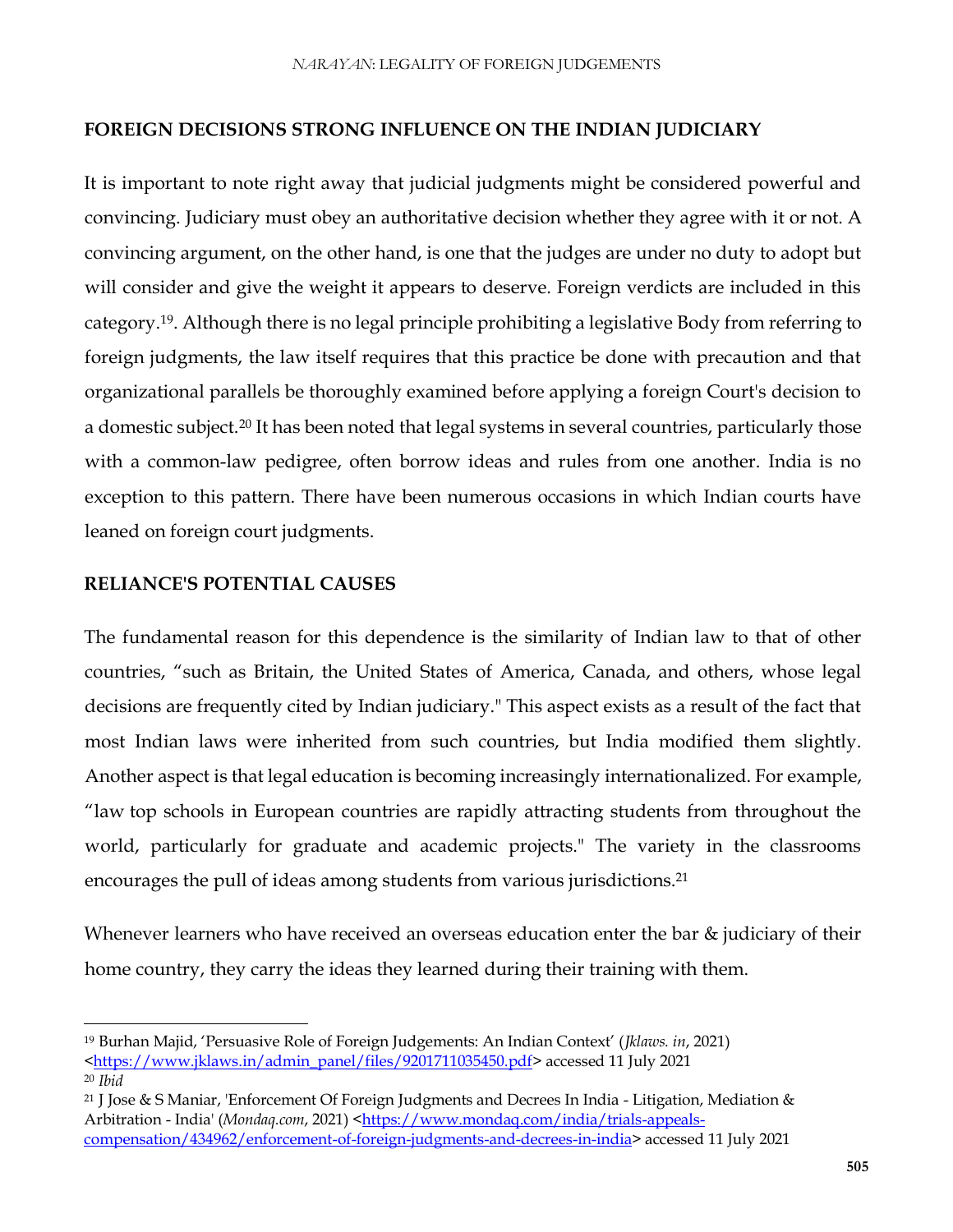Another element that adds to the developing tendency of "judicial globalization," as I believe it is known, is accessibility to foreign legal documents, which has become much easier thanks to the advancement of information and communication technologies. Memberships to international law papers and legal reviews were highly expensive in India until several years ago and were sometimes beyond of reach of many practitioners and judges. The rise of the internet, on the other hand, has drastically altered the situation. Apart from the common law connection and legal and political thinking similarities, the use of English as the official text of Indian laws is another element that forces Indian courts to rely on international judgments from English-speaking nations. Courts that are free to rely on foreign judgments have a propensity to reference decisions that are beneficial to their viewpoints arbitrarily.<sup>22</sup> In just such a scenario, judges would be allowed to cherry-pick cases to explain their judgments rather than conducting a thorough investigation into local precedent, and there'd be a risk of constitutional transplanting if dependence is not exercised with care and caution. As a result, I believe that in this era of globalization of professional rules, there is no rationale to stifle legal communication between judicial systems that hold common values and beliefs. However, while none of these judgments are obligatory on the Indian Supreme Court, they are persuasive authorities to whom courts may properly look for guidance.<sup>23</sup> Such should, nevertheless, be assessed in light of India's legislation and court procedures, as well as the practical aspects of lawsuits in India.

# **INDIA'S ENFORCEMENT OF FOREIGN JUDGMENTS**

With globalization, India has established itself as a significant position in the global economy, making it imperative and appropriate to assess Indian law related to international judgments. International judgment enforcement is divided by law into recognition and enforcement of foreign Decisions, which necessitates a separation between the two.<sup>24</sup>

To have a foreign Decision enforced in India, the decree-holder must file a suit in a proper court. Every decision by a foreign court is not binding in a country until it is reflected in a judgment

 $\overline{\phantom{a}}$ <sup>22</sup> *Ibid*

<sup>23</sup> Vidyarthi (n 10)

<sup>24</sup> N Vaidya & R Singh, 'Legality of Foreign Judgments' (*Researchgate*, April 2010)

[<sup>&</sup>lt;https://www.researchgate.net/publication/228183979\\_Legality\\_of\\_Foreign\\_Judgments>](https://www.researchgate.net/publication/228183979_Legality_of_Foreign_Judgments) accessed 12 July 2021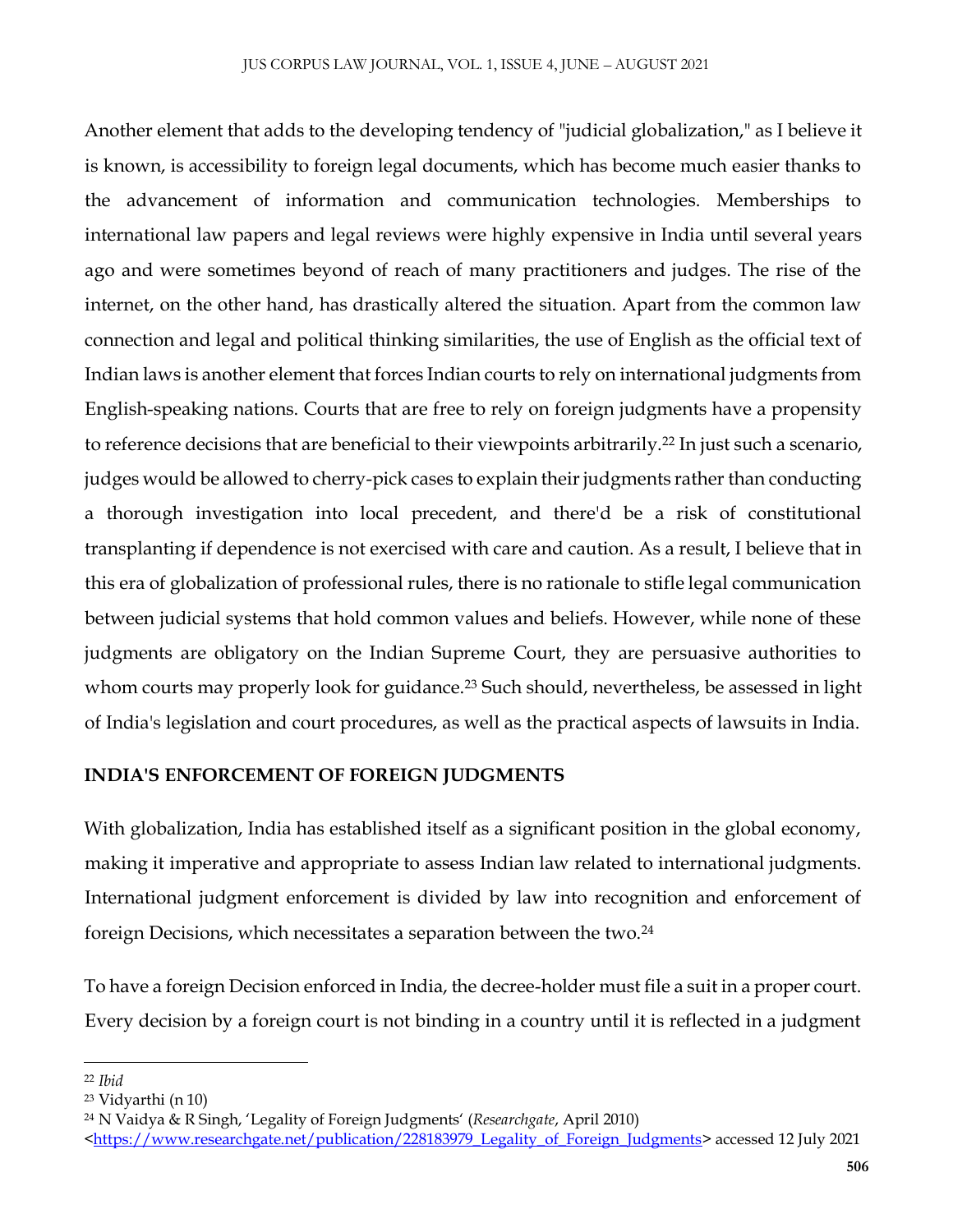issued by a judge in that country, according to this procedure.<sup>25</sup> According to the law, a conclusive foreign Decision can be executed by filing a lawsuit. The court cannot get into the merits of the initial claim in such cases, and it must be conclusive as to any subject, thus adjudicating directly between both the parties.<sup>26</sup> Within three years after the date of the decision, a lawsuit for such a foreign Decision must be lodged.<sup>27</sup>

# **ENFORCEABILITY REQUIREMENTS**

Enforcement action cannot be brought if a foreign judgment is not regarded as "conclusive." The following are among some of the circumstances wherein a foreign decision is not considered 'Conclusive' - 28

- The decision was not made by a court of competent jurisdiction.
- On the merits of the matter, no decision has been made.
- On the surface, the ruling appears to be based on an inaccurate understanding of international law or a refusal to recognize Indian law in circumstances when it is appropriate.
- Any judgment obtained via deception.
- A claim based on a violation of any legislation in force throughout India is upheld by a judge.

In all of its adjudicative components, the foreign decision should be entirely conclusive. Before attempting to impose a foreign Decision or ordinance, the parties intending to comply must ensure that the foreign Decision or decree does not fall under one of the exceptions indicated previously. If any of these exclusions are protected by a foreign judgement or order, it will not be regarded conclusive in India and will not be enforced. Injunctive rulings on charges, jurisdiction, separation decrees, pecuniary judgments, compulsory enforcement actions, and

<sup>25</sup> Vidyarthi (n 10)

<sup>26</sup> Vaidya (n 24)

<sup>&</sup>lt;sup>27</sup> 'Validity of Foreign Judgments in India' (2021) <[https://www.indiafilings.com/learn/validity-foreign](https://www.indiafilings.com/learn/validity-foreign-judgments-india/)[judgments-india/>](https://www.indiafilings.com/learn/validity-foreign-judgments-india/) accessed 09 July 2021

<sup>28</sup> *Ibid*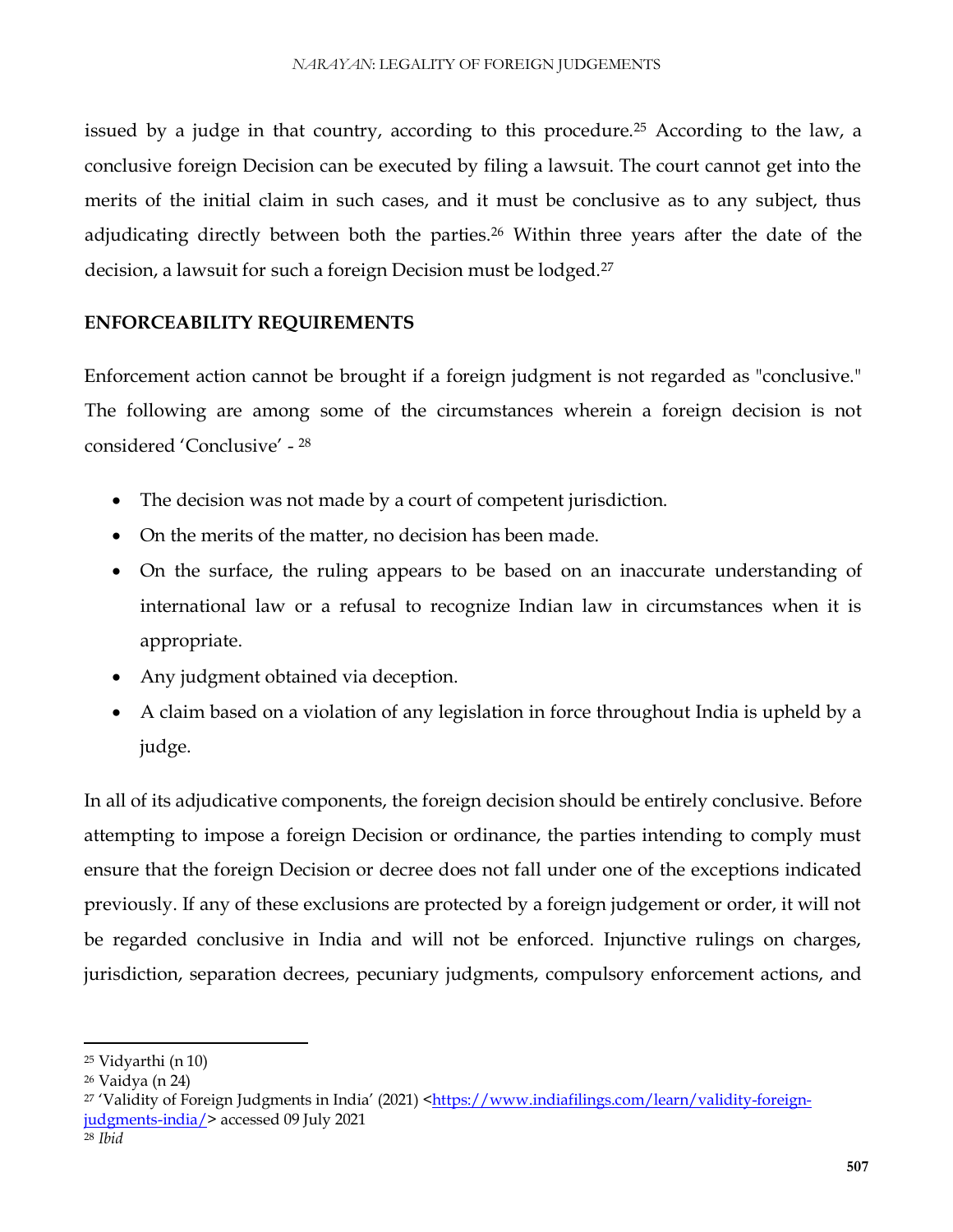anti-suit enforcement actions have all been found to be effective by Indian courts. They went on to say that ex parte judgements are enforceable if all current legal processes are followed, the decision is based on the merits of the case, and the judgement claimant makes a case even if the accused is not present.

Default judgments, overview or special procedural orders, legislative decisions, verdicts authorising compensatory damages and fines, and quasi-judicial orders have all been deemed illegal in India.<sup>29</sup> A foreign Decision is not enforceable if it can be challenged in a foreign jurisdiction.<sup>30</sup> A foreign ruling must be decisive in order to be considered binding. If an appeal against the decision is underway at a foreign court of appeal, the judgment would not be regarded as final and enforceable in India.<sup>31</sup>

# **THE TIME LIMIT FOR ENFORCING A FOREIGN JUDGEMENT**

Foreign Decisions from reciprocal countries are enforceable in India as decrees issued by Indian lower courts, according to the Code's provisions<sup>32</sup>. "The Limitation Act of 1963" establishes the time limits for executing a decree and, in the case of a foreign Decision, launching litigation. The following time frame is established for the execution of decrees under the terms of the statute of limitations - 33

- Three years in the instance of a decree granting a compulsory injunction that begins on the decree's date or when a deadline for performance is set.
- Twelve years for the enforcement and implementation of any other decree, starting from the date when the decree becomes enforceable or where the decree directs any payment of money or delivery of property to be made at a specific date or in a repeated period, when default in making a payment or delivery in regard of which operation is pursued,

<sup>29</sup> Diva Rai, 'Enforcement of foreign judgments in India' (*iPleaders*, 6 May 2021)

[<sup>&</sup>lt;https://blog.ipleaders.in/enforcement-of-foreign-judgments-in-india/#Requirements\\_for\\_enforceability>](https://blog.ipleaders.in/enforcement-of-foreign-judgments-in-india/#Requirements_for_enforceability) accessed 10 July 2021

<sup>30</sup> Vidyarthi (n 10)

<sup>31</sup> Rai (n 29)

<sup>32</sup> Patrick Doris, 'Enforcement of Foreign Judgments' (Chadha-co.com, 2021) [<http://www.chadha](http://www.chadha-co.com/pdf/GTDT-Enforcement-of-Foreign%20Judgments-2016.pdf)[co.com/pdf/GTDT-Enforcement-of-Foreign%20Judgments-2016.pdf>](http://www.chadha-co.com/pdf/GTDT-Enforcement-of-Foreign%20Judgments-2016.pdf) accessed 11 July 2021 <sup>33</sup> *Ibid*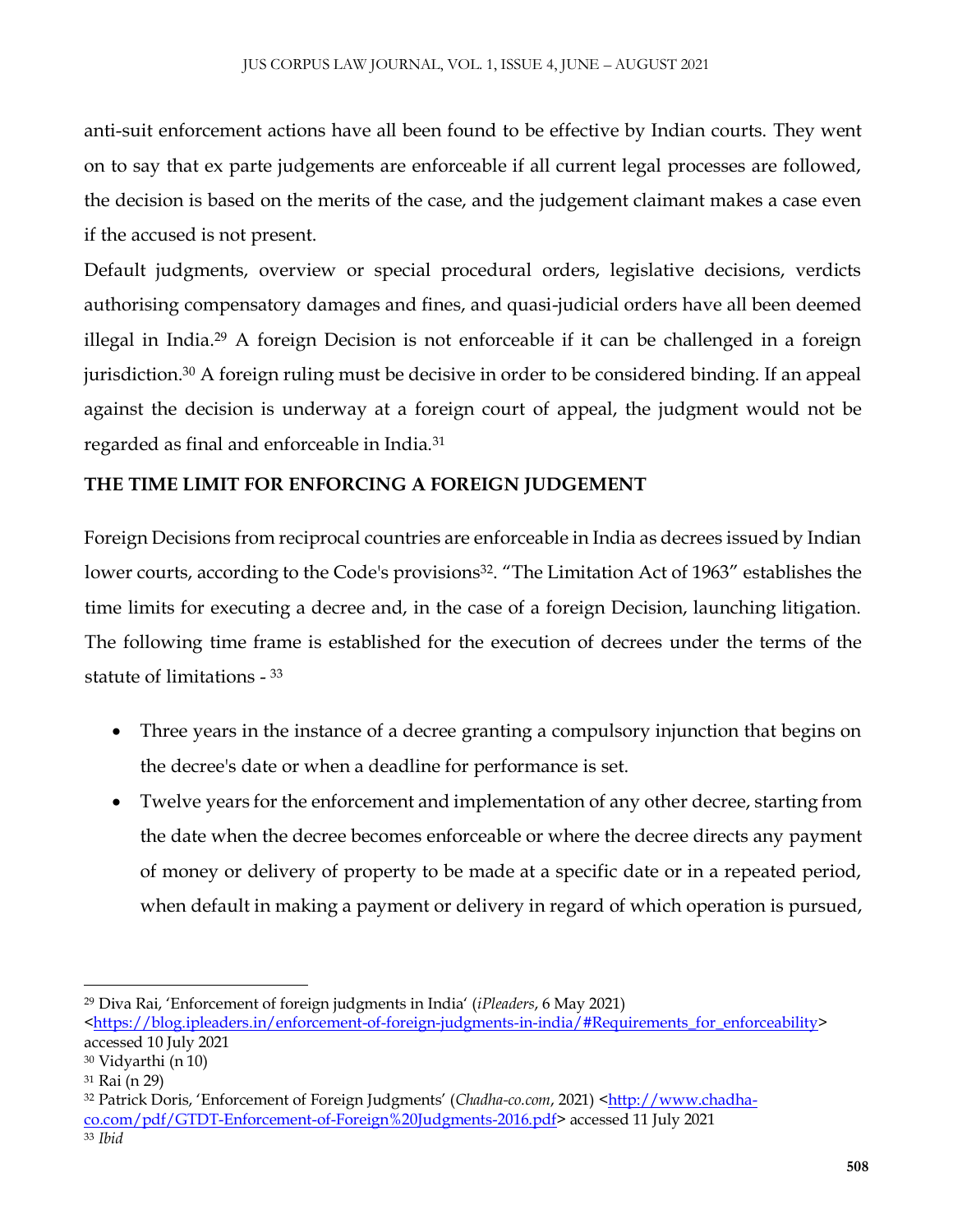presented that an application for the compliance or implementation of the ruling is filed.<sup>34</sup>

### **ALTERNATIVE DISPUTE RESOLUTION (ADR)**

If the foreign Decision was acquired unlawfully by keeping the arbitration agreement from the court that delivered the judgment, the enforcing court will sustain the defendant's objection and refuse to enforce the judgment in question.<sup>35</sup> Moreover, "the Arbitration and Conciliation Act of 1996<sup>36</sup> recognizes the right of a party to refer an issue to arbitration as a contractual obligation, and compels a judicial authority to refer a case that is the subject of an agreement to arbitrate to arbitration when either party raises an issue". An objection based on a violation of the aforementioned legislation would also prevent the Indian courts from enforcing the verdict. Section 13 of the Code<sup>37</sup> similarly enumerates these concepts.

#### **PROCEDURE FOR ENFORCING FOREIGN JUDGEMENT**

An acceptable foreign decision can be carried out in India in two ways. The Code allows a superior court judgment from a reciprocating territory to be enforced in the same way as a domestic district court judgment is enforced. In order to enforce a decision made under Section 51 of the Code,<sup>38</sup> the court may impose measures such as attachment and sale of property, attachment without sale or surrender of property specifically decreed, as well as arrest, if necessary.<sup>39</sup> The Code, on the other hand, precludes the instant enforcement of decisions from non-reciprocating jurisdictions without the filing of a new civil suit in which the judgment is used solely as evidence.<sup>40</sup>

<sup>34</sup> Doris (n 32)

<sup>35</sup> Vidyarthi (n 10)

<sup>36</sup> Arbitration and Conciliation Act 1996

<sup>37</sup> Code of Civil Procedure 1908, s 13

<sup>38</sup> Code of Civil Procedure 1908, s 51

<sup>39</sup> Global Legal Group, 'The International Comparative Legal Guide to: Enforcement of Foreign Judgments 2019' (*Cov.com*, 2021) [<https://www.cov.com/-](https://www.cov.com/-/media/files/corporate/publications/2019/01/england_and_wales_the_international_comparative_legal_guide.pdf)

[<sup>/</sup>media/files/corporate/publications/2019/01/england\\_and\\_wales\\_the\\_international\\_comparative\\_legal\\_guide.](https://www.cov.com/-/media/files/corporate/publications/2019/01/england_and_wales_the_international_comparative_legal_guide.pdf) [pdf>](https://www.cov.com/-/media/files/corporate/publications/2019/01/england_and_wales_the_international_comparative_legal_guide.pdf) accessed 13 July 2021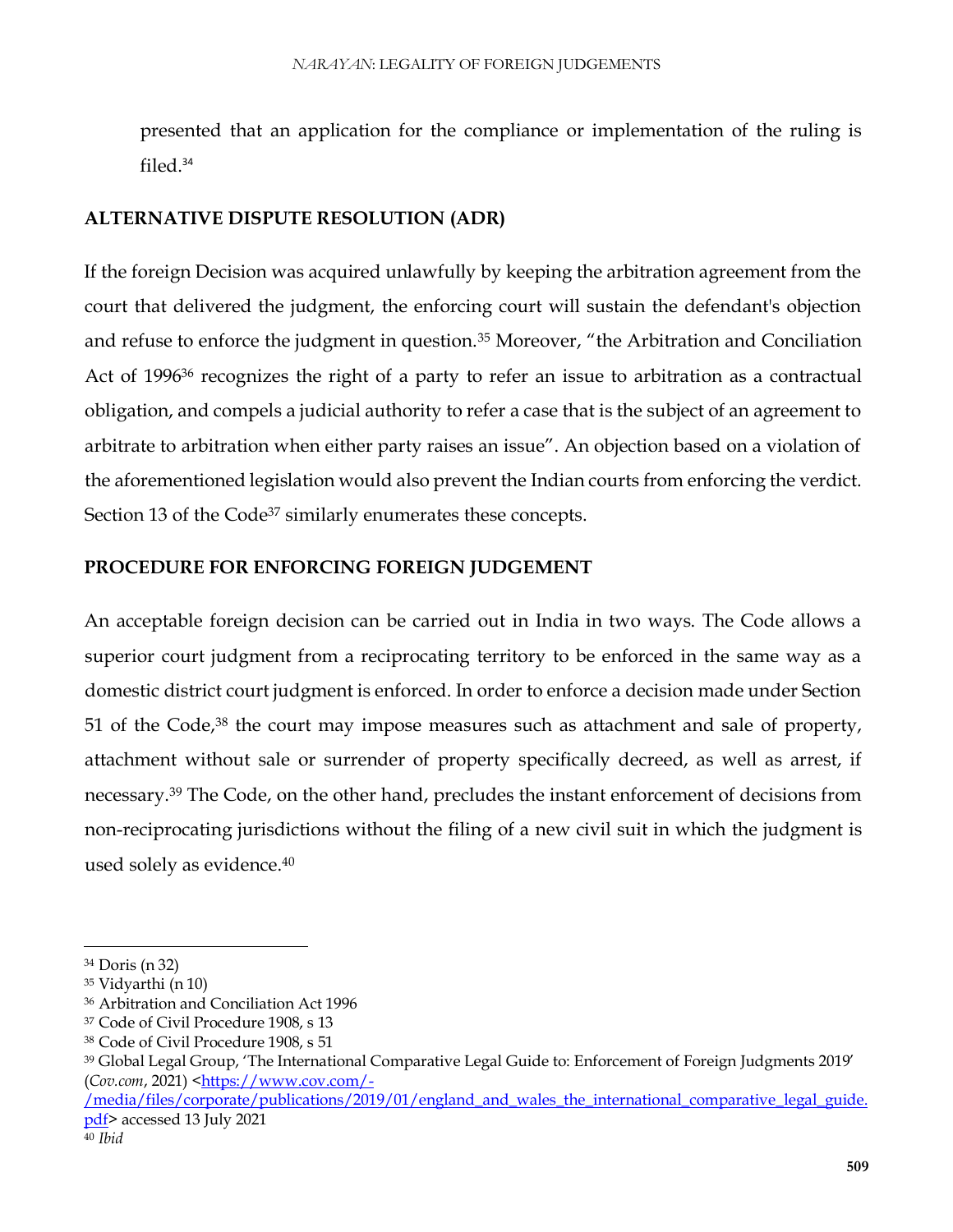The steps of an executing case in India started to carry out a decree under "Section 44A of the CPC"<sup>41</sup> are as follows-

- **Applications for complying -** The decree-holder must file an appeal for the decree's enforcement with the competent court.
- The court would next send a notice to the individual against whom the execution is sought, requesting that he demonstrate cause for failing to carry out the order.
- When the person of whom the decree is now to be imposed fails to demonstrate and show cause why the ruling ought not to be imposed, the jury will accept and impose the worldwide declaration as if it were an Indian court judgement, with the decree-holder authorised to enforce the judgment against the accused's property.
- The decree-holder can ask the court to issue orders to the judgment debtor, requiring them to report any assets and obligations. When such assets are exposed, the court will comply with the seizure and sale of such properties.

# **NON-RECIPROCATING TERRITORIES JUDGMENTS**

A judgment issued by a court in a non-reciprocating territory, on the other hand, is not subject to immediate adjudication. The registered proprietor must reopen the case in India by bringing a civil suit based on the foreign judgment, which will be used to prove the obligation owed to the petitioner. The judgment creditor might use the foreign decree as evidence in his or her case. Even in this case, the foreign decision must pass the requirements outlined in "Section 13 of the CPC."<sup>42</sup> in order to be considered reliable as evidence. Litigation like this must be brought within three years of the foreign decision. While India is not a signatory on the Implementation of the international Judgments in Civil and Local Laws, it has signed reciprocal agreements with several countries. For instance, cooperation and interdependence in the enforcement of foreign verdicts and rulings; however, such countries have not yet been designated as reciprocating territories. "Afghanistan, Azerbaijan, Bahrain, Bulgaria, France, Kazakhstan, Mongolia, Turkey, and Ukraine are among the countries involved." "The implementation of

<sup>41</sup> Code of Civil Procedure 1908, s 44A

<sup>42</sup> Code of Civil Procedure 1908, s 13